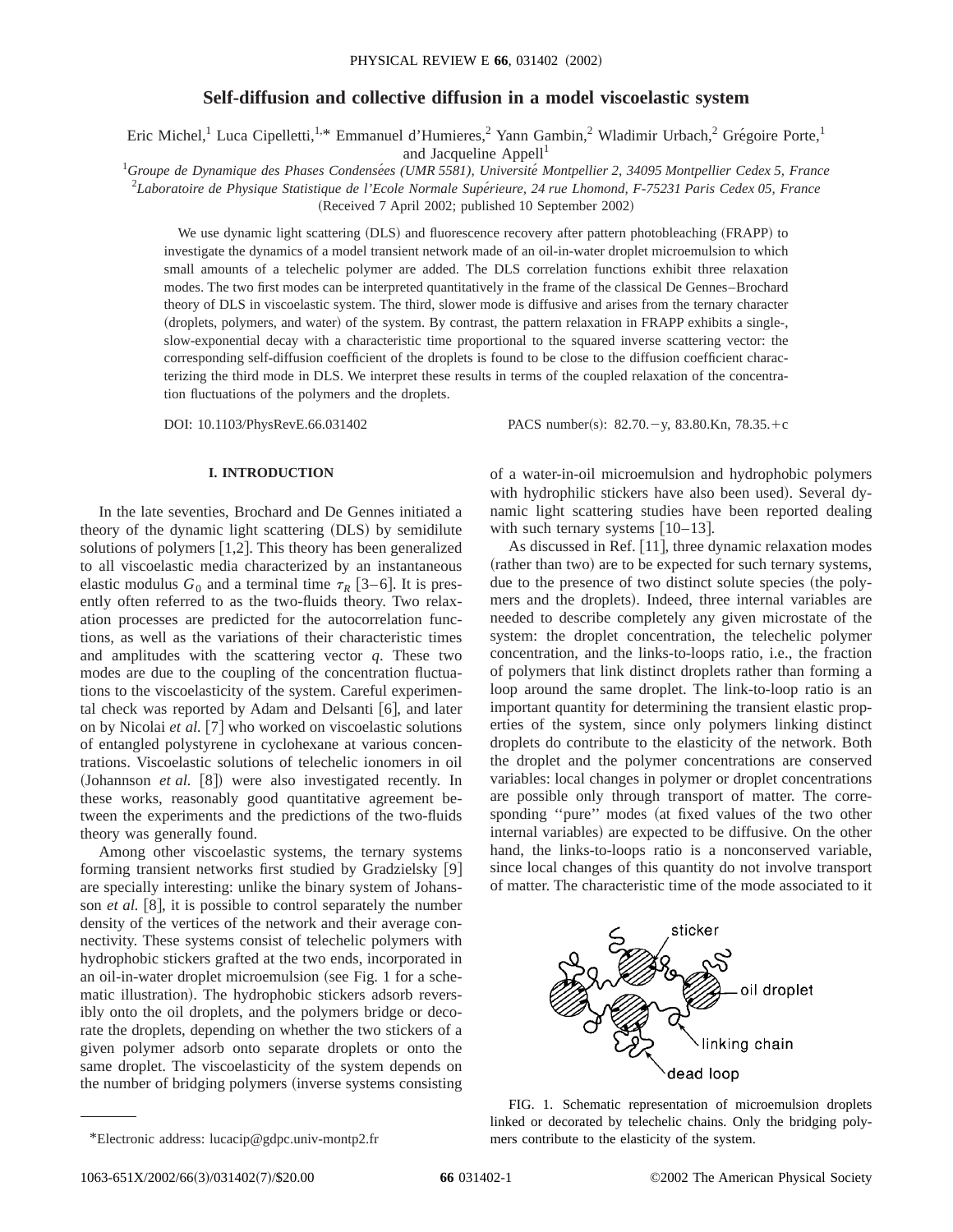(at fixed values of the two other internal variables) is controlled by the residence time of the stickers and thus is expected to be *q* independent. We point out that the scattering from the polymers is negligible compared to that from the droplets: DLS only probes the fluctuations of the droplet concentration. However, these fluctuations are coupled to both the fluctuations of the polymer concentration and those of the links-to-loops ratio. Therefore, we indeed expect at least three relaxation modes in the correlation functions, these modes being linear combinations of the three pure modes described above.

In this respect, the results reported by Schwab and Stühn in Ref. [10] are particularly significant since they clearly show the existence of three distinct relaxation modes in such ternary mixtures: only the faster and the slower ones are diffusive, the intermediate having a characteristic time essentially independent of the scattering vector. The analogies in the polymer concentration dependence of this intermediate mode and that of the terminal stress relaxation time led the authors to identify it as the characteristic lifetime of a droplet as a junction. This intermediate mode is indeed to be identified with the viscoelastic mode of the De Gennes–Brochard theory. The fast mode is interpreted as the overdamped gel mode of the transient network. Finally, pulsed field gradient and nuclear magnetic resonance measurements revealed the existence of a slow self-diffusion of the telechelic polymer, whose diffusion coefficient is very close to that associated to the third, slow relaxation observed for DLS.

In a previous paper  $|11|$ , we reported on rheology and DLS experiments in a ternary system very similar to that studied by Schwab and Stühn. However, we could find only two relaxation modes in the DLS correlation functions at all considered scattering vectors. The faster mode is clearly diffusive, while the slower mode is almost *q* independent. Moreover, the relative amplitudes of the two modes are found to be independent of *q*. These results are in good quantitative agreement with the De Gennes–Brochard theory  $[1,2]$  in the limit of a viscoelastic time very long compared to the diffusion time. On the other hand, the absence of a third relaxation time is intriguing when compared to the results of Schwab and Stühn and when considering the elementary analysis recalled above. Two hypothesis can be considered to explain the absence of the third mode: either the relative intensity of the third relaxation process is too small (very weak coupling between the polymer and droplet concentrations), or its characteristic time may be too long to be accessible to conventional dynamic light scattering experiments.

In order to clarify this point, we compare the behavior of the system studied in Ref.  $[11]$  to that of a similar system, for which the residence time of the hydrophobic stickers is reduced by a factor of order  $10<sup>3</sup>$ , all others parameters remaining unchanged. The characteristic time of the second relaxation mode, which is strongly related to the residence time of the stickers in the droplets, and that of the third relaxation mode—if it exists—are expected to be reduced accordingly by about three orders of magnitude. Indeed, for this system we observe a third, slow mode in the correlation function for all the concentrations of polymer. Its inverse characteristic times varies linearly with the squared scattering vector and

an effective diffusion coefficient  $D_p$  can therefore be calculated, which we compare to the self-diffusion coefficient  $D_s$ of the droplets as measured by fluorescence recovery after pattern photobleaching (FRAPP). Both diffusion coefficients are very similar suggesting that the third mode in DLS be indeed controlled by the self-diffusion of the droplets. We argue, according to the general analysis above, that this signature of self-diffusion in DLS arises from the ternary character of the system where the interdiffusion of droplets and polymer are coupled to one another.

### **II. EXPERIMENTAL SYSTEM**

The system is very similar to that described in Ref.  $[11]$ . It is composed of an oil-in-water droplet microemulsion, to which telechelic polymers are added. The microemulsion consists of decane droplets stabilized by a surfactant/  $cosurfactant$  monolayer (Triton X35 and Triton X100, in a weight ratio  $TX35/TX100=0.5$  w/w; the amount of decane is fixed so that decane/TX=0.7 w/w). The radius (82 Å) of the microspheres remains unchanged in a large range of droplet and polymer concentrations, as it has been shown by neutron scattering  $[14,15]$ . The polymers are polyethyleneoxide (PEO, molecular weight 10 k Dalton, polidispersity from 1.1 to 1.3, depending on the batch), grafted at the two ends with aliphatic chains of twelve  $(C12$  samples, this work) or eighteen (C18 samples, Ref. [11]) carbon atoms, respectively; the end groups (stickers) adsorb reversibly onto the microemulsion droplets. The fluorescent dye utilized for the FRAPP experiments, five-octadecanoylaminofluorescein, has the same structure as a surfactant molecules: an aliphatic tail and a polar head. Its hydrophobic part, composed of 17 carbon atoms, adsorbs onto the droplets. The amount of dye dissolved in the microemulsion is small enough to have less than one dye molecule per droplet. We have checked by DLS on the bare microemulsion that the addition of the fluorescent dyes does not modify the hydrodynamic radius of the droplets.

Three parameters of the system can be controlled separately: the droplet concentration (volume fraction  $\phi$ ), the polymer concentration (we denote  $r$  the average number of stickers per droplet), and the residence time of the stickers in the droplets, which is determined by the chain length of the aliphatic end group. The residence time  $t_0$  is related to the adhesion energy *W* of the stickers by the usual Arrhenius law:  $t_0 = w_0^{-1} \exp(W/k_B T)$ , where  $w_0$  is an attempt frequency of the order of the inverse self-diffusion time of the sticker. For an aliphatic group in alcane, we expect *W* to be of the order of 1.2 to 1.5  $k_BT$  per CH<sub>2</sub>, based on the comparison of the critical micellar concentration  $(CMC)$  of omologous series of surfactants with various chain lengths  $[16]$ . Thus, the residence time of a 12-carbon sticker inside a droplet is expected to be about  $10^3$  to  $10^4$  times shorter than that of an 18-carbon sticker. To obtain an independent value of the ratio of the residence times for C18 and C12 samples, we have measured their low-shear viscosity  $\eta$ . For  $\phi$ =17.1% and *r*  $=$  7, we find  $\eta=38$  Pas (C18) and  $\eta=0.028$  Pas (C12). Since the connectivity of the two samples, and hence their instantaneous elastic modulus, does not depend on the sticker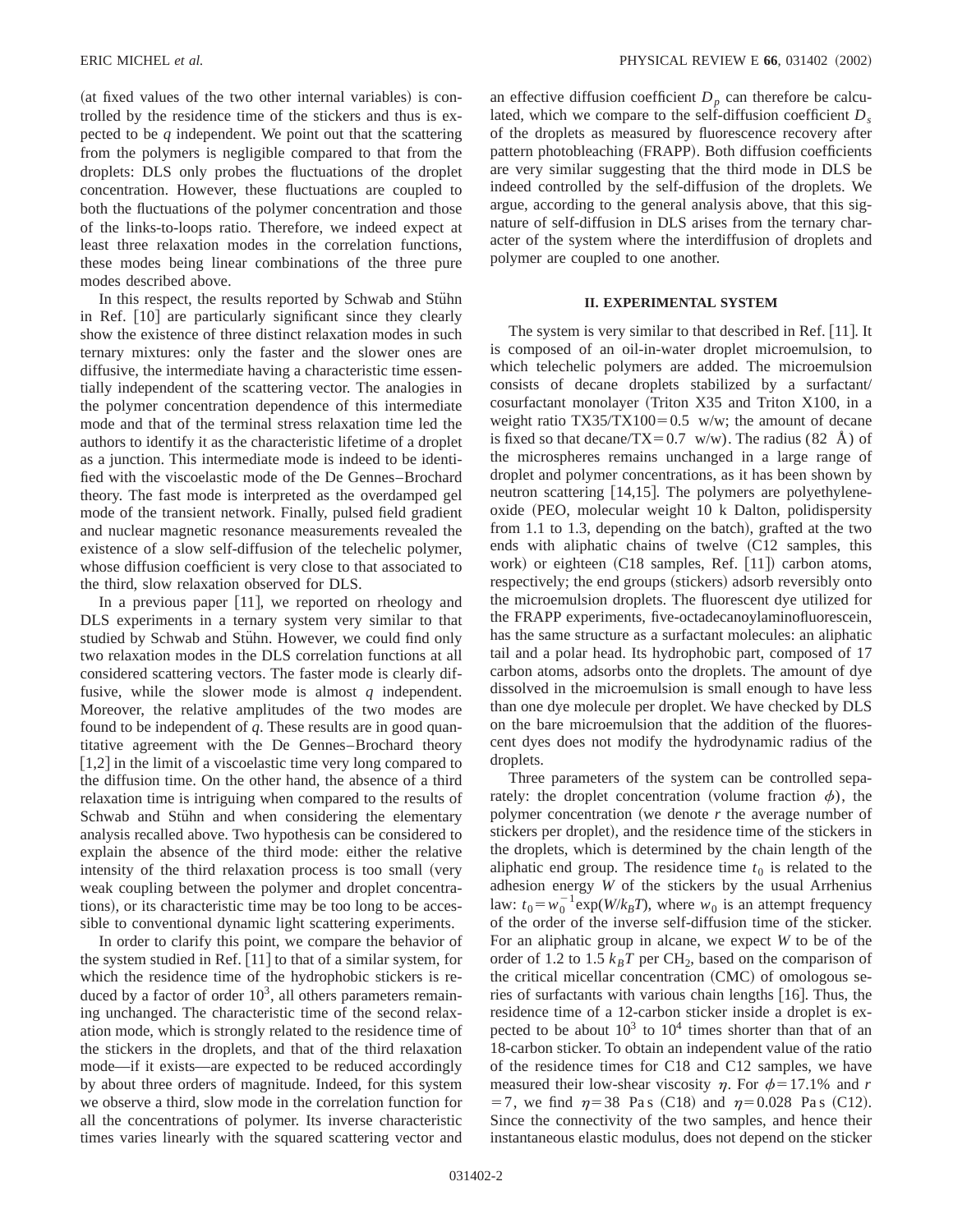chain length, the ratio of their viscosities directly yields the ratio of the residence times. We find  $t_0(C18)/t_0(C12)$  $=1360$ , in good agreement with the value estimated from the CMC data.

For all data presented in this work, the droplet volume fraction is  $\phi$ =17.1%. At this concentration, the mean interdroplet separation is very close to the mean end-to-end distance of a free PEO chain in water  $(80 \text{ Å})$ . Therefore, we expect the system to undergo a percolation transition as the polymer concentration is increased, without any significant changes in its structure. Indeed, above  $r=3.1$  (the percolation threshold), the C18 samples exhibit a power-law increase of their viscoelastic response  $[11,15]$ . Step strain relaxation experiments reveal a Maxwellien behavior, the elastic modulus  $G(t)$  decaying nearly exponentially:  $G(t)$  $=G_0 \exp[-(t/\tau_R)^p]$ , where  $G_0$  is the instantaneous elastic modulus, and  $t_R$  the stress relaxation time. The exponent  $p$  is very close to one for all samples far above the percolation threshold. The stress relaxation time  $\tau_R$  is related to the residence time of a sticker in a droplet, and is of the order of a few  $10^{-1}$  s for the C18 samples (0.125 s for the sample with  $r=12.5$ ). For the C12 samples, on the contrary,  $\tau_R$  is expected to be more than three orders of magnitude smaller, far below the time resolution of the rheometer  $(20 \text{ ms})$ . Therefore, only the low-rate viscosity can be measured and the percolation threshold cannot be readily determined. In fact, even above the percolation threshold, the renewal time of the infinite size cluster of linked droplets is faster than the time resolution of the rheometer: therefore, the sharp onset of the viscoelasticity at the percolation threshold observed for the C18 samples is not seen with the C12 samples. A percolation threshold, however, must exist also for the latter samples, roughly at the same position in the  $\phi$  vs *r* phase diagram as for the C18 samples  $[11]$ : percolation is a geometrical property of the network, and changes in the dynamic properties of the sample do not affect the geometry. Furthermore, the curves showing the macroscopic viscosity as a function of *r* (see Fig. 6 below) are not incompatible with the presence of a percolation threshold close to that measured in the C18 samples  $[11]$ .

#### **III. RESULTS AND DISCUSSION**

# **A. Dynamic light scattering**

Light scattering measurements were performed on a standard setup. The sample is placed at the center of a thermostated AMTEC goniometer, and is illuminated by an argon ion laser ( $\lambda$ =514.5 nm). A Brookhaven BI9400 correlator is used to calculate the normalized time autocorrelation function of the scattered intensity,  $g_2(t)$ , which is related to the normalized autocorrelation function  $g_1(t)$  of the scattered electric field by means of the Siegert relation  $g_2(t)-1$  $= \beta |g_1(t)|^2$ , where  $\beta$  (0< $\beta$ <1) depends on the geometry of the setup. As recalled above, in our samples the scattering is dominated by the contribution of the droplets, and  $g_1(t)$  is related to the autocorrelation function of the droplet concentration. Light scattering measurements thus probe the time fluctuations of the droplet concentration.



FIG. 2. (a) Autocorrelation function measured at  $q=3.14$  $\times 10^7$  m<sup>-1</sup> for a sample with  $r=13.2$  and  $\phi=17.1\%$ . The line is the fit by a sum of three-exponential decays; the arrows indicate the three relaxation times,  $\tau_f = 23$  ms,  $\tau_s = 264.1$  ms, and  $\tau_p = 2974.3$ . (b) Fit residuals for the sum of three- (open triangles) and two- (full circles) exponential decays, respectively.

autocorrelation function for a sample with  $\phi$ =17.1% and *r*  $=13.2$  (open circles). The data can be very well fitted by the sum of three-exponential decays (solid line), whose characteristic times  $\tau_f$ ,  $\tau_s$ , and  $\tau_p$  are indicated by the arrows:  $g_2(t) - 1 = [\alpha_f \exp(-t/\tau_f) + \alpha_s \exp(-t/\tau_s) + \alpha_p \exp(-t/\tau_p)]^2$ . In order to demonstrate unambiguously the existence of three distinct relaxation processes, we show in Fig.  $2(b)$  the fit residuals (percentage difference between the experimental data and the fit) when fitting to the data a two-exponential decay (solid circles) or a three-exponential decay (open triangles). While both fitting functions model equally well the data at short times, it is clear that for  $t > 100$  ms a threeexponential decay is needed to capture correctly the full relaxation of  $g_2(t)-1$ . We point out that for all the investigated samples  $(\phi=17.1\%$  and  $4.4 \le r \le 17.6$ ) three relaxation modes are observed in the correlation functions, the contribution of the slowest mode increasing with *r*.

Remarkably, the two fastest modes are well described by the Brochard–de Gennes two-fluids theory. Figure 3 shows, for the same sample as in Fig. 2, the inverse relaxation times of the two modes as a function of the squared scattering vector (open symbols), while the solid lines are the simultaneous fits to the two set of data of the following expression, issued from the Brochard–De Gennes theory:

$$
\tau_{f(s)}^{-1} = \frac{\tau_R^{-1} + D_{eff}q^2}{2} \times \left(1 \pm \sqrt{1 - \frac{4D_{coll}q^2 \tau_R^{-1}}{(\tau_R^{-1} + D_{eff}q^2)^2}}\right),\tag{1}
$$

where the sign plus (minus) in front of the square root refers to  $\tau_f^{-1}$  ( $\tau_s^{-1}$ ). Here,  $D_{col}$  is the  $\phi$ -dependent diffusion coefficient of the droplets in the absence of viscoelasticity,  $D_{eff}$  $= D_{col} + D_{el}$ , where  $D_{el}$  is an effective "elastic" diffusion coefficient and  $\tau_R$  is the terminal stress relaxation time as measured by rheometry. The elastic diffusion coefficient depends on the instantaneous elastic modulus of the sample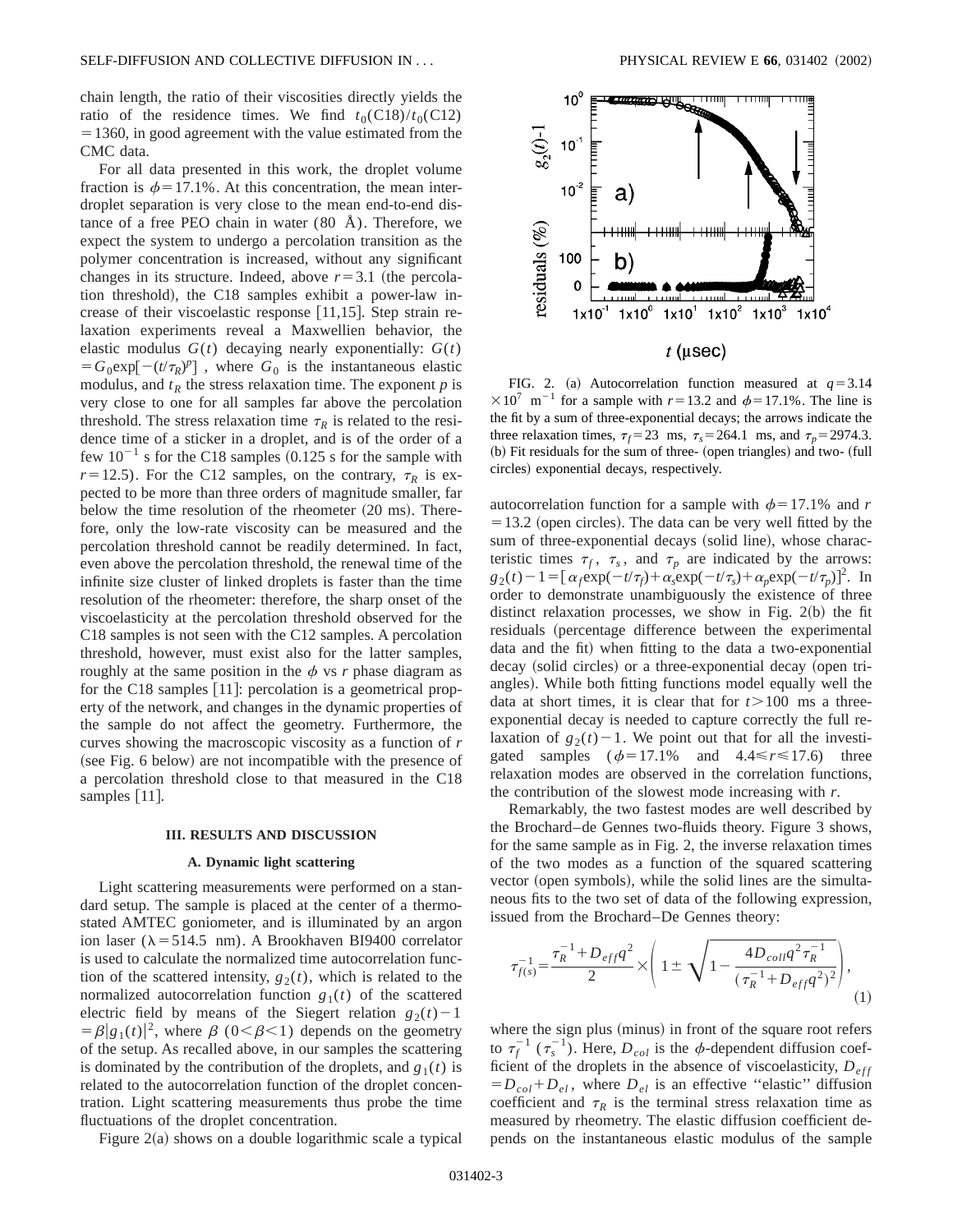

FIG. 3. Inverse faster,  $\tau_f$ , and intermediate,  $\tau_s$ , relaxation time vs squared scattering vector. The solid lines are the fit of the twofluids theory Eq.  $(1)$  to the data. The dotted lines represent the asymptotic behavior at small and large  $q$  (hydrodynamic and gel regime, respectively).

*G*<sub>0</sub>:  $D_{el} = 4G_0 \nu/n_0$ , where  $n_0 = \phi/(\frac{4}{3}\pi R^3)$  is the droplet number concentration and  $v = (6\pi \eta_s R)^{-1}$  is the droplet mobility, with  $\eta_s$  the solvent viscosity and *R* the droplet radius.

As can be seen in Fig. 3, the quality of the fit is very good: the model describes well the experimental data. Note that for this system the range of *q* investigated falls at the crossover between the regime dominated by diffusion  $(q^2)$  $> \tau_R / D_{eff}$ ,  $\tau_f^{-1} \approx D_{eff}q^2$  and that dominated by the viscoelasticity  $(q^2 < \tau_R/D_{eff}, \tau_f^{-1} \approx \tau_R^{-1})$ . We compare in Table I the values of  $D_{eff}$ ,  $D_{col}$ , and  $\tau_R$  obtained for the C12 sample from the fit shown in Fig. 3 to the values measured for a C18 sample at the same  $\phi$  and *r*. As recalled above, the residence time of a C18 sticker inside a droplet is expected to be more than three orders of magnitude longer than that of a C12 sticker. As the residence time increases,  $D_{col}$  and  $D_{eff}$ in Eq.  $(1)$  are not expected to change (because  $D_{el}$  depends on the instantaneous elastic response of the network), while  $\tau_R$  increases proportionally to the residence time. Indeed, we find that the values of  $D_{col}$  and  $D_{eff}$  compare well for the two samples, while  $\tau_R$  obtained from DLS for the C12 sample is found to be 1400 time shorter than the stress relaxation time measured by rheology for the C18 sample. This ratio between the residence times is in excellent agreement with the value 1360 obtained from rheology data and corresponds to a difference of  $1.2k_BT$  per methyl group for the energy of adhesion of the stickers, in good agreement with

TABLE I. Comparison of the diffusion coefficients *Deff* and  $D_{coll}$  issued from the fits of the de Gennes–Brochard model Eq.  $(1)$ , for samples prepared with 12 carbon atoms stickers  $(C12)$  and 18 carbon atom stickers  $(C18)$ . Last column: comparison of the value of  $\tau_R$  measured by rheology for the C18 sample, and that calculated from dynamic light scattering experiments for the C12 sample.

|                 | Sample $D_{eff}$ (m <sup>2</sup> s <sup>-1</sup> ) $D_{coll}$ (m <sup>2</sup> s <sup>-1</sup> ) |                        | $\tau_R(s)$                |
|-----------------|-------------------------------------------------------------------------------------------------|------------------------|----------------------------|
| C12             | $3.55 \times 10^{-11}$                                                                          | $1.43 \times 10^{-11}$ | $8.1 \times 10^{-5}$ (DLS) |
| C <sub>18</sub> | $3.30\times10^{-11}$                                                                            | $1.02\times10^{-11}$   | $0.12$ (rheology)          |



FIG. 4. Squared-*q* dependence of the inverse relaxation time of the slowest DLS mode. The line is a linear fit to the data yielding  $D_p = 4.57 \times 10^{-13}$  m<sup>2</sup> s<sup>-1</sup>.

the value reported in Ref.  $[16]$ . The data shown in Table I prove that the Brochard–de Gennes model describes remarkably well the first two modes of relaxation of this ternary system. On the other hand, the third mode that appears in Fig.  $2(a)$  is not predicted by the two-fluids theory (which implicitly assumes a binary system). Moreover, this slow mode is diffusive, as shown by the linear dependence of  $\tau_p^{-1}$ on  $q^2$ , Fig. 4. The diffusion coefficient associated to it,  $D_p$  $=(\tau_p q^2)^{-1}$ , is smaller than  $D_{eff}$  and  $D_{col}$  calculated from the two first modes: it is related to the slowest relaxation process that occurs on large time and length scales. The question naturally arises of the physical origin of this third relaxation mode; its diffusive nature suggests that it be due to the selfdiffusion of the droplets, whose Brownian motion is slowed down by the high effective viscosity of the network.

To test this hypothesis, we calculate the apparent viscosity  $\eta_{DLS}$  of the effective medium in which the droplets are diffusing. From the Stokes-Einstein relation, one obtains  $\eta_{DLS}$  $=k_B T/6\pi D_p R$ , where we take  $R=102$  Å, the hydrodynamic radius of the droplets as determined by DLS on a bare microemulsion ( $r=0$ ) by extrapolating to  $\phi=0$ . The values of  $\eta_{DLS}$  thus obtained are then compared to the macroscopic viscosity  $\eta$  of the sample as measured by standard rheometry. For  $r=4.4$ ,  $\eta_{DLS}=15$  mPa s and  $\eta=11.6$  mPa s, while for  $r=6.6$ ,  $\eta_{DLS}=21.4$  mPa s, to be compared to  $\eta$  $=$  25.4 mPa s. The agreement is quite good and suggests that, on long time scales, the system behaves as if the droplets were simply diffusing in a medium whose effective viscosity is comparable to the macroscopic viscosity (a more detailed comparison of  $\eta_{DLS}$  and  $\eta$  is shown in Fig. 6, which we discuss below).

### **B. FRAPP**

For the sample investigated, DLS experiments probe the collective motion of the droplets. In order to better understand the dynamics of the sample, and, namely, the diffusive process associated to the slowest relaxation mode, we performed FRAPP experiments. This technique allows one to measure the self-diffusion coefficient of a fluorescent dye  $[17–19]$ ; since in our experiments the dye molecules are adsorbed onto the droplets, FRAPP measurements directly yield the self-diffusion coefficient of the droplets. The sample is first illuminated by a high intensity fringe pattern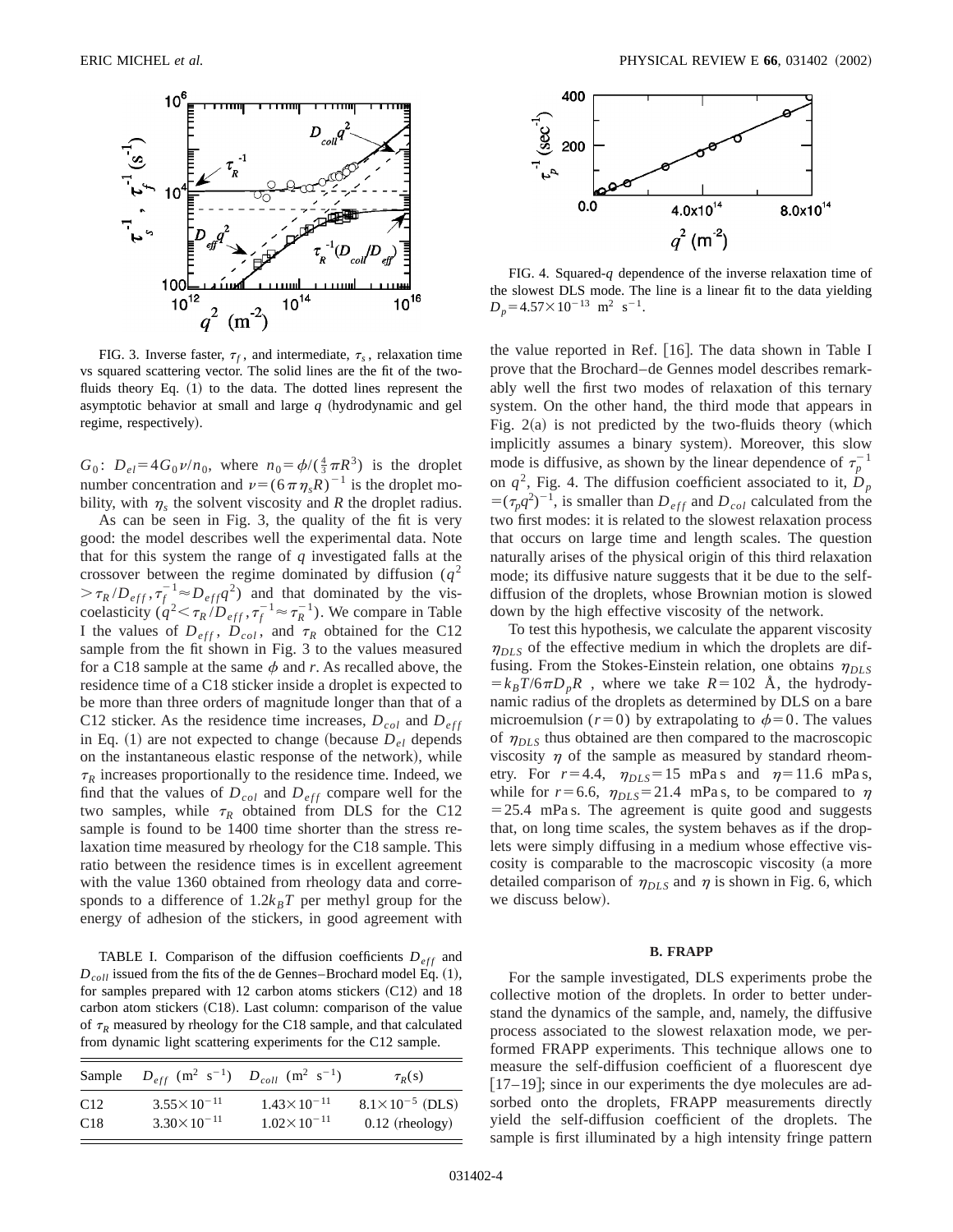

FIG. 5. (a) Main figure: typical FRAPP curve (fringe spacing *i*  $=16 \mu m$ ). The line is a single-exponential fit to the data. Inset: semilogarithmic plot of the FRAPP signal vs  $tq^2$  for various fringe spacings (from top to bottom,  $i=11.43$ , 6.25, and 16  $\mu$ m). The data are parallel straight lines, indicating a diffusive behavior with  $D_s = 2.53 \times 10^{-13}$  m<sup>2</sup>s<sup>-1</sup>. (b) FRAPP signal vs  $tq^2$  below (*r* = 1.1, open circles) and above  $(r=6.6, \text{ solid squares})$  the percolation threshold: in both cases, the relaxation is a single exponential.

of spacing *i*. The droplets located in the dark fringes keep their fluorescence properties, whereas the dye molecules on the strongly illuminated droplets are bleached. The fluorescence recovery (i.e., the relaxation of the spatially periodic concentration profile of fluorescent dyes) is monitored by a low power laser beam, thereby probing the dynamics on a length scale *i*, corresponding to a scattering vector  $q=2\pi/i$ . The range of *q* accessible varies between  $3.9 \times 10^5$  and 1  $\times 10^6$  m<sup>-1</sup> (fringe spacing ranging from 65 to 6.25  $\mu$ m).

A typical FRAPP curve  $f(t)$  for a connected microemulsion is shown in Fig.  $5(a)$ . The FRAPP signal (i.e., the normalized contrast of the fringe pattern after photobleaching) exhibits a single exponential decay with a characteristic time  $\tau$ :  $f(t) = A \exp(-t/\tau)$ . In the inset, the FRAPP functions for various *q* are plotted vs  $tq^2$  on a semilogarithmic scale. All the experimental data lie on parallel straight lines, showing that the single-exponential decay behavior holds for all fringe spacing  $(i.e.,$  for all  $q$ ), and that the inverse relaxation time varies proportionally to  $q^2$ . This behavior indicates that, on the large length scales probed by FRAPP, the motion of the droplets is diffusive, characterized by a *q*-independent self-diffusive coefficient  $D_s = (\tau q^2)^{-1}$ . The FRAPP data are thus in sharp contrast with the light scattering measurements, where three distinct relaxation processes are observed. A possible explanation for this difference could be that the relaxation of  $f(t)$  arises from the diffusion of the dye jumping from one droplet to the next one, rather than from the diffusion of the droplets themselves. However, we point out that in order to prevent this eventuality a dye with a hydrophobic tail longer than that of the polymer stickers was chosen  $(17)$ carbon atoms instead of 12). Therefore, we expect the residence time of the dye to be roughly 400 times longer than that of the sticker and the FRAPP signal decay to be indeed determined by the motion of the droplets. Furthermore, we find that  $\tau$  strongly depends on the connectivity  $r$  of the droplets, contrary to what would be expected if the relaxation of  $f(t)$  was due to the hopping motion of the dyes from droplet to droplet.

In order to explain the single-exponential decay of  $f(t)$ , we note that the length scales probed by FRAPP are of the order of tens of micrometers, much larger than those probed by DLS. On such large length scales, the motion of the droplet over distances comparable to the size of the cage formed by its neighbors does not lead to an appreciable loss of contrast in the fringe pattern. Therefore, this motion, which is responsible for the two faster DLS modes, is not detected by FRAPP. By contrast, the long range motion resulting from the repeated escapes from a cage does eventually lead to the full mixing of the bleached and unbleached droplets, thus yielding the complete relaxation of the FRAPP signal. Therefore, the diffusive motion measured by FRAPP can be modeled by a random walk, whose elementary step is the process of escaping from one cage before being trapped in the next one.

Interestingly, FRAPP functions exhibit a singleexponential decay both below and above the percolation threshold, as shown in Fig.  $5(b)$  (by comparison to the C18 samples, we estimate the percolation threshold to be at *r* = 3.1 for the  $\phi$ =17.1% sample). The single-exponential behavior is indeed expected for a sample well above the percolation threshold, where the connectivity of the network is uniform: during equal time intervals, all droplets will cover on average equal distances, thus leading to a singleexponential relaxation of the FRAPP signal. On the contrary, such behavior is quite surprising below the percolation threshold, since the system is composed of separate clusters of connected droplets, whose size is widely distributed  $[20]$ . One could then argue that  $f(t)$  be a stretched exponential, because each cluster would diffuse with a size-dependent diffusion coefficient and the FRAPP signal would reflect all these modes. However, we recall that the marked droplets are not permanently stuck to any given clusters, but rather they hop randomly from cluster to cluster many times during the fluorescence recovery. This movement of the droplets is superimposed to the diffusion of the aggregates. The singleexponential decay below the percolation threshold can then be understood in the following way: the shortest length scale probed by the FRAPP experiment is about 6  $\mu$ m, more than 700 times the radius of a droplet. Therefore, any given droplet marked with a fluorescent dye explores several aggregates of different sizes during the fluorescence decay. Its dynamics is characterized by an effective diffusion coefficient which is, on average, the same for all dyes, thus leading to the single-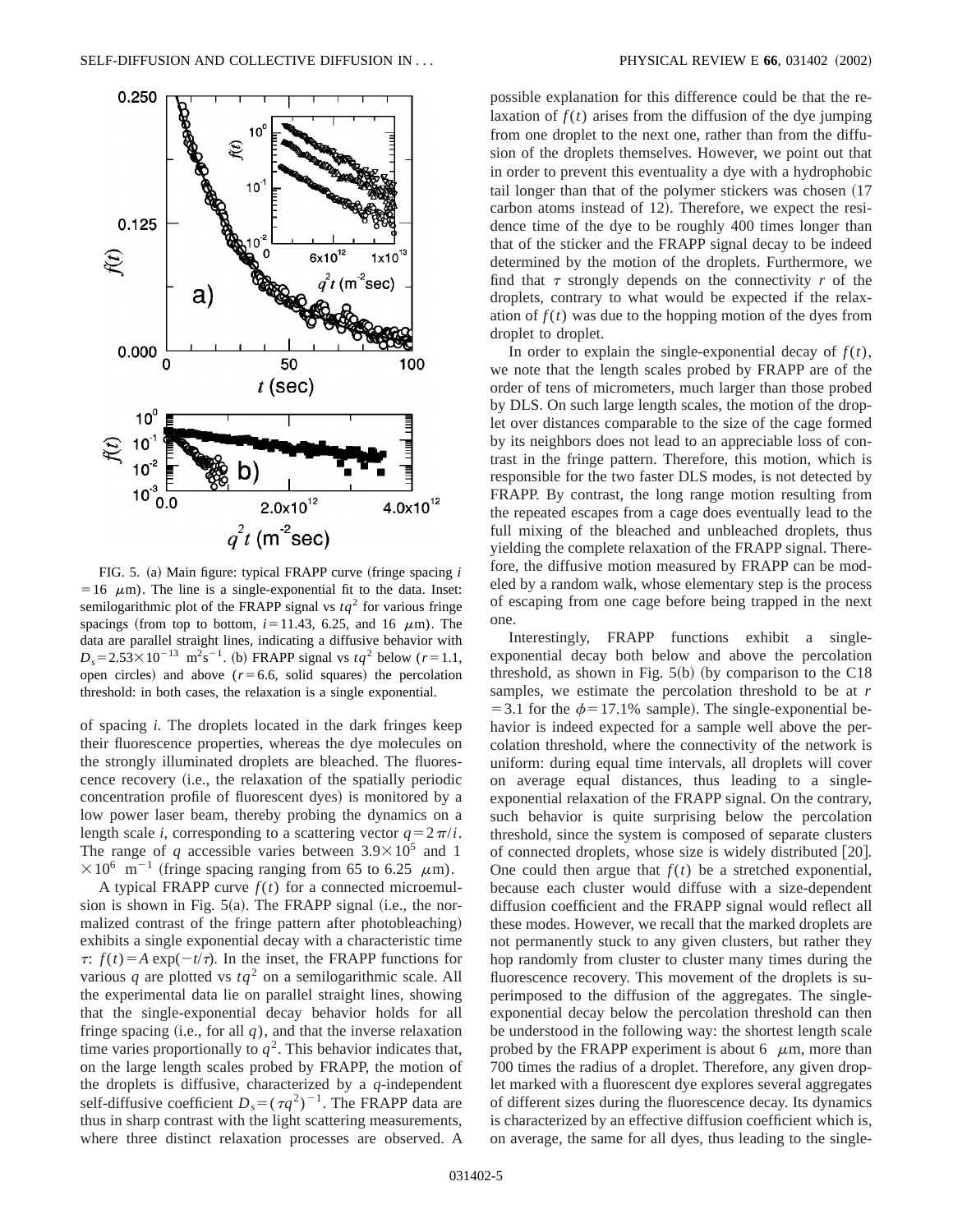

FIG. 6. *r* dependence of the viscosity measured by a Poiseuille viscometer (black triangles), and calculated from the diffusion coefficients  $D_p$  and  $D_s$  determined by DLS (full squares) and FRAPP (open squares), respectively.

exponential relaxation of *f*(*t*).

The FRAPP data show that on length scales of tens of micrometers—much larger than the mean interdroplet distance—the motion of the microemulsion is diffusive. Since the system is homogeneous on such large length scales, we expect that, similarly to the case of the third relaxation mode observed by DLS, the effective viscosity associated to the diffusive motion of the droplets measured by FRAPP,  $\eta_{FRAPP}$ , be close to the macroscopic viscosity. In order to test this hypothesis, we show in Fig. 6 the *r* dependence of the macroscopic viscosity  $\eta$  (measured in a Poiseuille viscometer), together with  $\eta_{DLS}$  and  $\eta_{FRAPP}$ , obtained form  $D_p$  and  $D_s$ , respectively, via the Stokes-Einstein relation. As it can be seen, there is a good agreement between the three sets of data, thus indicating that the slowest relaxation mode in DLS, as well as the decay of the FRAPP signal, reflects the large length scale diffusionlike motion of the droplets. The microscopic origin of this motion is the cage-escaping process that continuously occurs as the stickers detach from one droplet and stick onto the next one. This very same process controls the flow properties of the system, thus leading to the good agreement between effective viscosity measured by DLS and FRAPP and the macroscopic viscosity.

In conclusion, the dynamics of ternary transient networks appear quite complex. In DLS, three modes are observed. The two fastest modes are very well described by the so called two-fluids model of viscoelastic media. The third, slow mode is diffusive; its characteristic time is quantitatively comparable to that of the self-diffusion of the droplets as measured by FRAPP. Following our analysis of the number of internal variables defining a given microstate of the system, we believe the existence of the third mode to arise from the ternary character of the network: the droplet concentration and the polymer concentration are thermodynamically coupled internal variables. In this framework, all three modes correspond to a separate step for the complete relaxation of the droplet concentration fluctuations. At short time (shorter than the residence time of the stickers), both the local connectivity and the local polymer-to-droplet ratio are transiently frozen: the first mode therefore corresponds to a partial relaxation at quenched connectivity and quenched polymer-to-droplet ratio (overdamped phonons of the elastic network). At intermediate time (longer than the sticker residence time but still shorter than the interdiffusion time of droplets and polymers), the local connectivity is relaxed (the transient elasticity is forgotten), but the local polymer-todroplet ratio is still frozen. The second mode thus corresponds to further relaxation at annealed connectivity but quenched local polymer-to-droplet ratio. Finally, at times longer than the interdiffusion time of droplets and polymers, the local polymer-to-droplet ratio is also released by interdiffusion. The third mode then corresponds to the final step of the relaxation at annealed connectivity and local polymer-todroplet ratio. The two first modes are related to droplets and polymers moving together. The third mode is determined by the relative motions of polymers and droplets, which we intuitively expect to have a kinetic of the order of the selfdiffusion of the droplets in the viscoelastic background, as observed in the FRAPP experiments.

## **ACKNOWLEDGMENTS**

We thank N. Tsapis for help in the FRAPP measurements, R. Aznar for synthesizing excellent quality C12 and C18 telechelic polymers, and T. Canzoneri for technical assistance in optimizing the detection of the DLS apparatus.

- [1] F. Brochard and P.G. De Gennes, Macromolecules 10, 1157  $(1977).$
- $[2]$  F. Brochard, J. Phys. Colloq. **44**, 39  $(1983)$ .
- [3] U. Genz, Macromolecules **27**, 3501 (1994).
- [4] C.H. Wang, J. Chem. Phys. **95**, 3788 (1991).
- [5] C.H. Wang, Macromolecules **25**, 1524 (1992).
- [6] M. Adam and M. Delsanti, Macromolecules **49**, 1261 (1985).
- @7# T. Nicolai, W. Brown, R.M. Johnsen, Macromolecules **23**, 1165 (1990).
- [8] R. Johannson, C. Chassenieux, D. Durand, and T. Nicolai, Macromolecules **28**, 8504 (1995).
- [9] M. Gradzielsky, A.H. Rauscher, and J. Hoffmann, J. Phys. IV Colloq. **65**, C1 (1993).
- [10] M. Schwab and B. Stühn, J. Chem. Phys. 112, 6461 (2000).
- [11] E. Michel, M. Filali, R. Aznar, G. Porte, and J. Appell, Langmuir 16, 8702 (2000).
- [12] H.-F. Eicke, U. Hofmeier, C. Quellet, and U. Zölzer, Prog. Colloid Polym. Sci. 90, 165 (1992).
- [13] G. Fleischer, F. Stieber, U. Hofmeier, and H.-F. Eicke, Langmuir 10, 1780 (1994).
- [14] M. Filali, R. Aznar, M. Svenson, G. Porte, and J. Appell, J. Phys. Chem. B 103, 7293 (1999).
- [15] M. Filali, M.J. Ouazzani, E. Michel, R. Aznar, G. Porte, and J. Appell, J. Phys. Chem. B **105**, 10 528 (2001).
- [16] J. Israelachvili, *Intermolecular and Surface Forces*, 2nd ed. (Academic Press, London, 1991), p. 354.